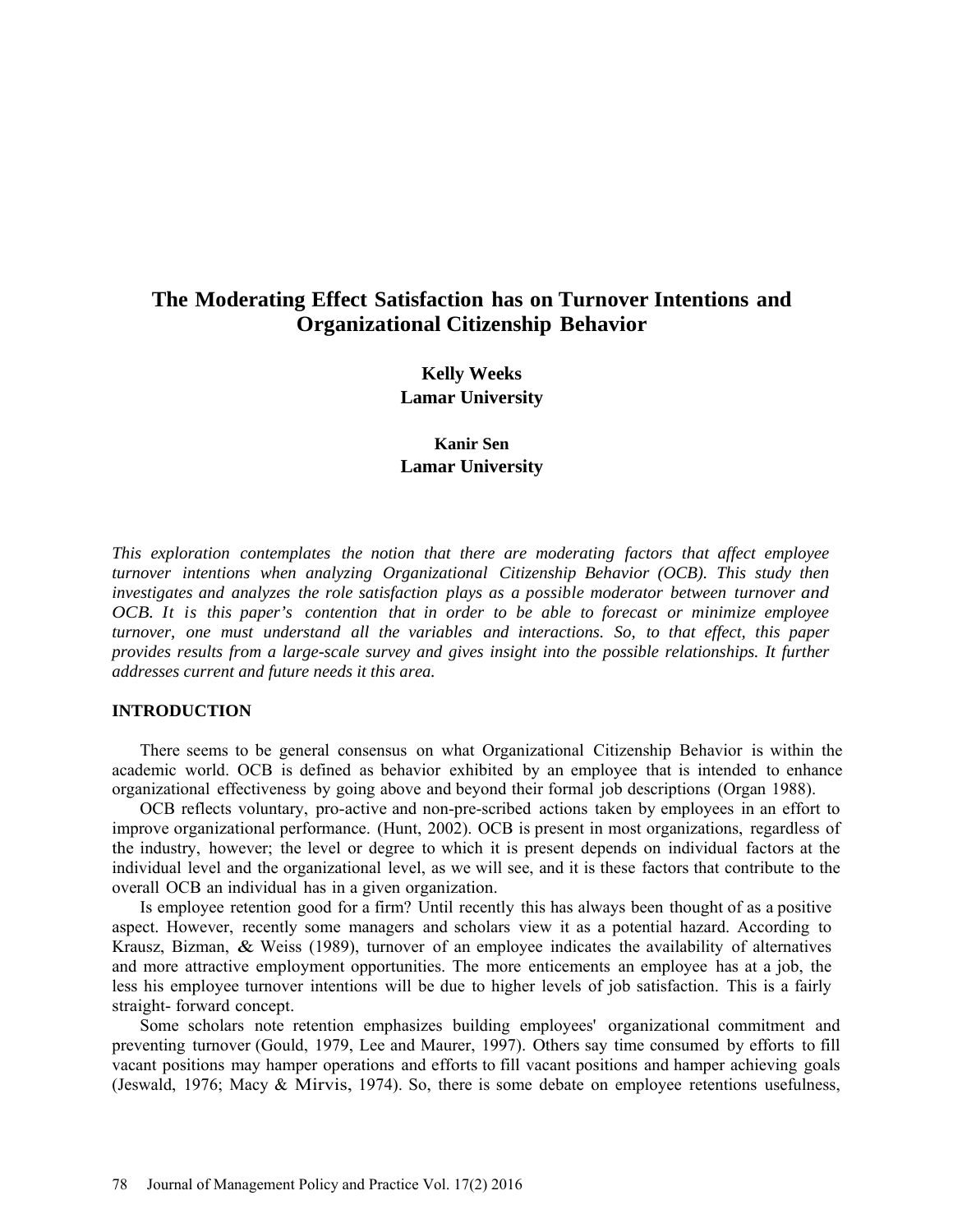however, in an all- encompassing scenario, one would have to say employee retention has more potential benefits than harmful aspects.

Much research has been already performed, in general, on employee turnover intentions and organizational citizenship behavior. However, this study argues that there is an important moderating factor, employee satisfaction, which will play a pivotal role in how OCB behaviors transform into turnover intentions. It is my contention that employees exhibiting moderate or high levels of OCB will have their turnover intentions increased when they feel their effort is not being noticed, appreciated, and/or rewarded, and satisfaction has a direct moderating effect here.

Little research has been specifically done on the moderating effects of employee's job satisfaction between OCB and turnover intentions. Zeffane (1994) agrees, and says, "very few studies have systematically and simultaneously examined satisfaction and the degree of individual commitment to the organization.

Some authors note a limitation is the use of a single item measure for turnover intentions. While a single item measure may be used in the literature, it limits the construct validity of the measure (Lounsbury & Hoopes, 1986, Grover & Crooker, 1995). This tells that moderating effects, such as satisfaction, provide more importance to results than just only one factor. Job satisfaction of employees is just one of the potential moderating factors, but needs to be analyzed separately from any potential variables, so as to minimize multicollinearity.

Some early authors delved into why people voluntarily leave an organization (Brayfield  $\&$ Crockett, 1955; Herzberg, Mausner, Peterson, & Capwell, 1957; March & Simon, 1958). These authors came up with various ideas on why employees leave however; none totally encapsulate the idea presented in this article. Recent research, however, has focused on refining models that explain characteristics of voluntary leavers (Dalessio, Silvetman, and Schuck, 1986; Gerhart, 1990; Mobley, Griffeth, hand, & Meglino, 1979; Steers & Mowday, 1981). These authors are getting closer to the proposition in this study, however, are not quite there. Krausz, Bizman.  $\&$  Weiss (1989), say there are two primary reasons people leave, because they were dissatisfied with their work and because external causes such as family matters. So, these latter findings support the framework of this study.

#### **THEORETICAL BACKGROUND**

Mobley (1982), points out employee turnover has implications at 3 levels: for the organization as a whole, consequences for the leaver, and consequences for those remaining in the organization. Satisfaction undoubtedly plays a role in employee turnover intentions; however it is debatable what degree it does play. The notion that there is stress in modern organizations is hardly disputable (Connor & Worley, 1991). It is commonly agreed upon that high levels of stress lower satisfaction levels. So, with this is mind some turnover in an organization is inevitable and inescapable, all one can do is try to minimize it, if it is viewed as beneficial to do so.

For an employee to possess OCB he or she must have some level of organizational commitment. Organizational commitment is characterized by 3 factors: intention to maintain membership in the organization, identification to the organization's goals, and willingness to exert effort on behalf of the organization (Mowday, Porter, & Steers, 1982; Mowday, Steers, & Porter, 1979; Porter, Steers, Mowday, & Boulian, 1974). As one can see all of these factors in some way contribute to the proposal here. First, an employee must intend to keep membership in an organization, meaning no employee turnover intentions. Also, the third level, willingness to exert extra effort, is almost the exact definition of OCB. Employees with good attendance show a strong concern for adhering to work schedules and exhibit higher levels of satisfaction. You can count on them to either show up to work, or at let you know in advance they will be late or absent. (Hunt, 2002).

Many authors theorized the "Big Five" could be useful to analyze the factor of employee turnover intentions. However, in the past, many authors, for instance Barrick and Mount (1991), were unable to conduct this due to the small number of studies available. Today, this is changing. For instance, Salgado's (2002) study utilizes the "Big Five" framework and has a nice correlation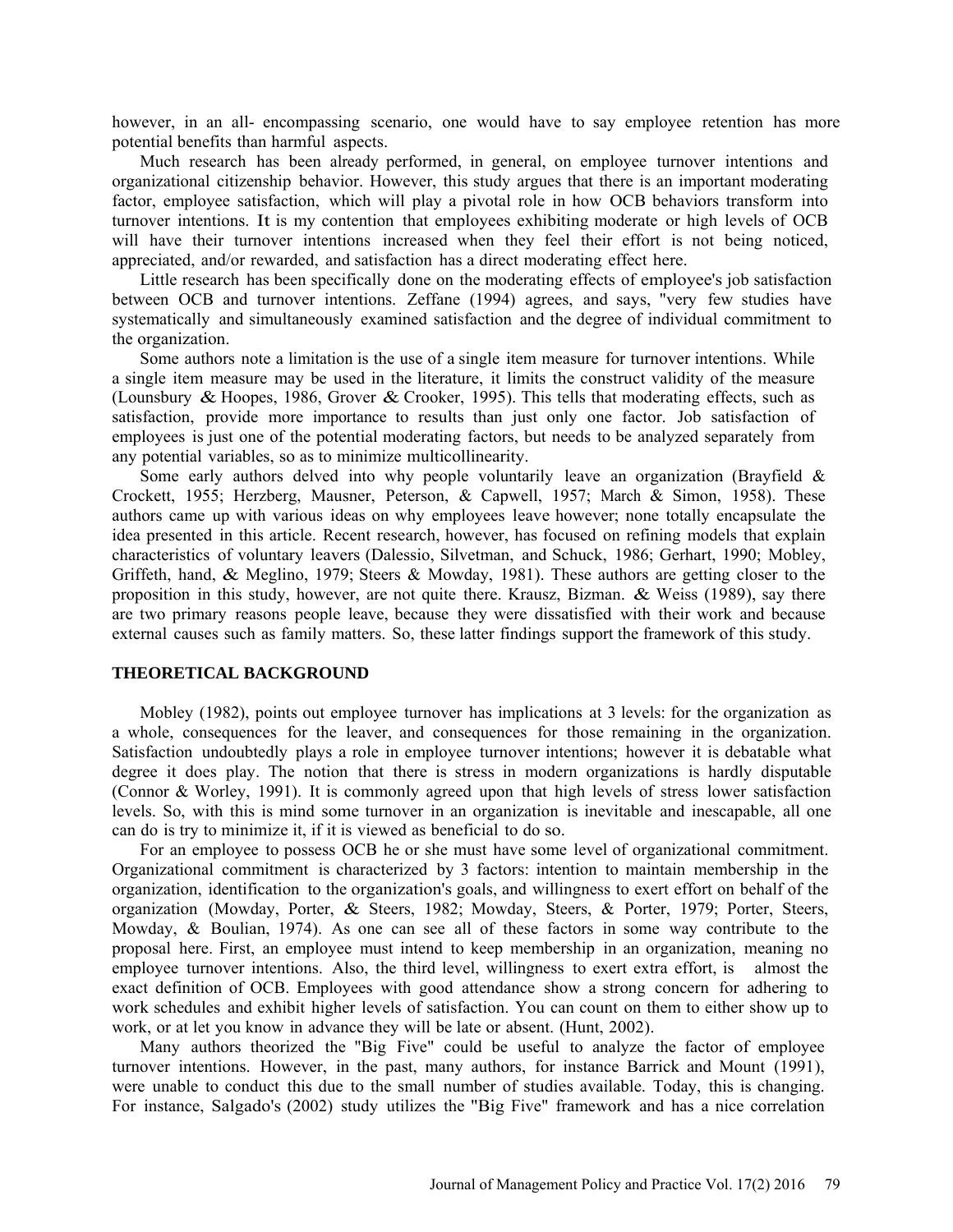table showing the interactions between the different factors. Furthermore, Conte & Jacobs (2003) found that the "Big Five" personality dimension factors were significantly associated with absence. In contrast, Chien (2004) tells that only conscientiousness, among the "Big Five", is the only factor with a consistent correlation. Clearly, there is some relation between the "Big Five" and turnover intention when one looks at these studies, although some don't agree on the same things. However, more studies need to be conducted to see exactly what the effects are.

Chien (2003), hypothesized that perceived breach will lead to higher intentions to quit and lower job satisfaction and affective commitment and also that violation will mediate the relationship between perceived breach and intentions to quit, job satisfaction and affective commitment. Both results proved significant. A perceived breach is when an employee feels the company has done or not done something they should. Violation, the feeling of anger, distress, etc... is one of the mechanisms through which perceived breach is translated into outcomes such as intentions to quit (Chien, 2003).

### **FIGURE 1 CONCEPTUAL MODEL OF THE RELATIONSHIPS AMONG MANIFEST VARIABLES**



Figure 1 presents a graphical representation of the proposed Hypotheses. Based on previous literature:

*H1: OCB will not have a significant, direct impact on decreasing turnover intentions. H2a: OCB will improve employee's satisfaction levels with jobs. H2b: As satisfaction increases, turnover intentions of employees will decrease.* 

Many researchers have theorized that job satisfaction is a key antecedent of worker turnover. (Mobley, etal., 1979, Price & Mueller, 1986, Williams & Hazer, 1986). Furthe1more, Roznowski and Hulin (1992) contend that overall job satisfaction measures are the most informative data a manager or researcher can have for predicting employee behavior, such as turnover intentions. It is clear that job satisfaction has by far the largest total effects on turnover intent (Lambert, Hogan, Barton, 2001).

Empirical studies have traditionally shown ones commitment in an organization is negatively associated with the intention to quit the organization and actual turnover. (Allen & Meyer, 1996; Mathieu & Zajac, 1990; Tett & Meyer, 1993).

Griffeth, Hom, & Gaertner (2000), reconfirmed the relative predictive strength of turnover determinants found in past meta-analysis and proposed by existing theoretical perspective, which are the same as the previous paragraph. (e.g. Hom & Griffeth, 1995; Kim, Price, Mueller, & Watson, 1996; Mobley, Griffeth, Hand & Meglino, 1979; Price & Mueller, 1986; Steers & Mowday, 1981).

The graphical representation of Figure 2 should allow for a small degree of variance in the data without being too stringent and thereby rejecting the alternate hypothesis when it may actually be true (Type I error). This model reinforces what the proposition states, which is as follows: when individuals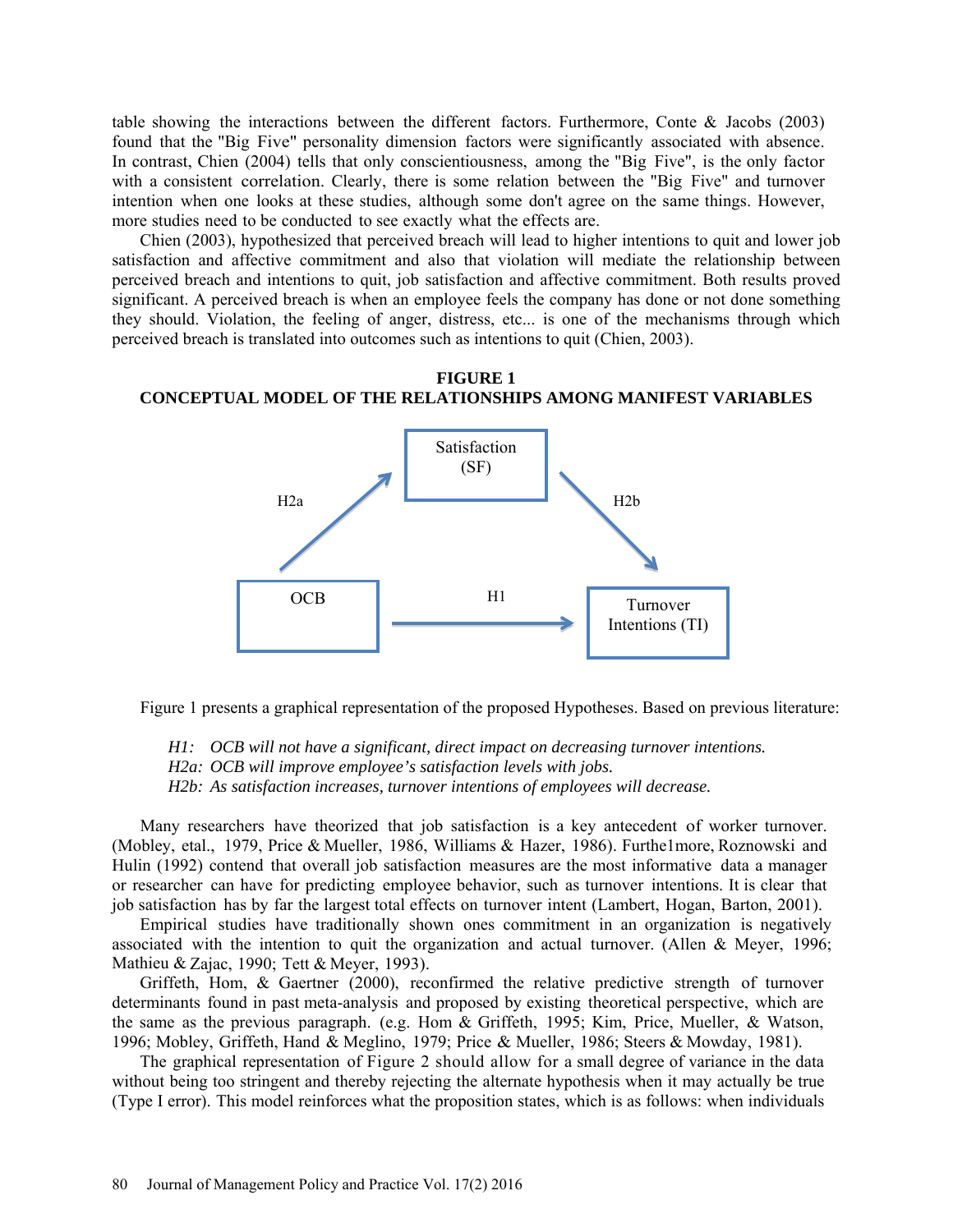exhibit high levels of OCB, and their satisfaction levels decrease, employee turnover intentions rise. According to Mobley, etal. (1979), and Porter and Steers (1973), job satisfaction has repeatedly been found to be negatively related to turnover, which supports the above model foundations.





#### **METHODOLOGY AND ANALYSIS**

The measures used in this study are OCB, employee turnover intentions, and satisfaction. These variables will be gathered by primary data research using a questionnaire instrument. Respondents will gauge based on their perception the levels of OCB, satisfaction, and intention regarding turnover. They will be queried on perceived effects of increasing satisfaction through OCB and then the impact upon turnover.

Data that is obtained from each survey was screened for nonnormality, measured by the presence of skewness and kurtosis. All responses proved to be between  $\pm$  1.5, as it should be, thereby providing evidence normality. Furthermore, the Kaiser-Meyer-Olkin measure of sampling adequacy (KMO) statistic, which measures the amount of inter-correlations among the variables, was tested. All variables proved to be at least .80 or higher, providing evidence of a very good fit of the data to the constructs.

A sample of 152 various manufacturing companies were sampled. All companies were physically located within the United States. Collection methods included a combination of hard copies via USPS, as well as some questionnaires via email contact when possible.

A summary of the hypotheses test results, performed using IBM SPSS 21, is presented in Table 1. The results of the analysis provide minimal support for H1 ( $p < 0.075$ ). It appears that OCB can help improve turnover but it is limited in effectiveness. However, when satisfaction is used as a moderator, it is clear from H2a and H2b, that turnover intentions are greatly reduced thereby supporting both hypotheses.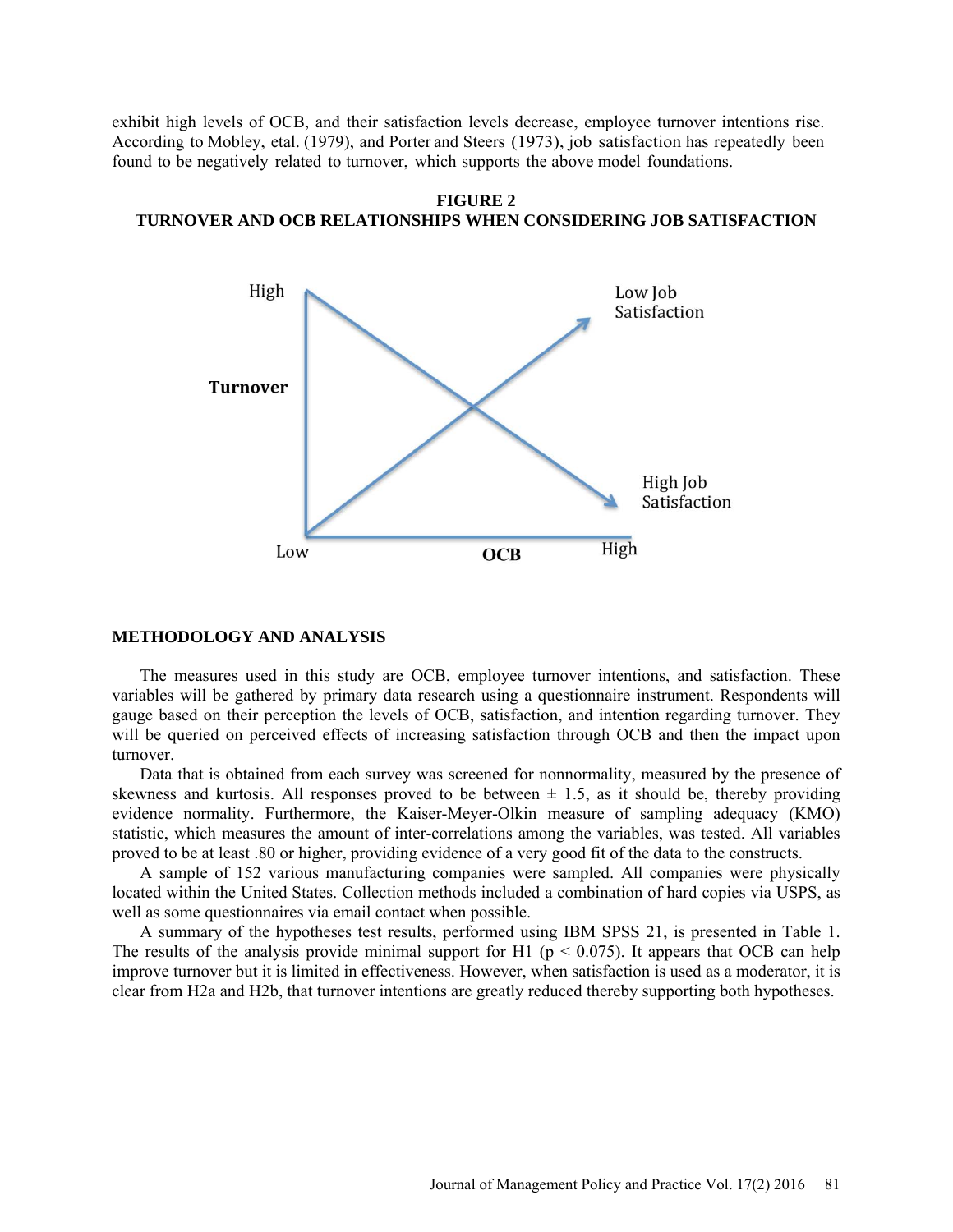| Parameter | <b>Hypothesis</b> | Standard<br>Error<br>(S.E.) | Critical<br>Ratio | Standardized<br>regression<br>weights | P-value | Supported  |
|-----------|-------------------|-----------------------------|-------------------|---------------------------------------|---------|------------|
| OCB > TI  | H1                | .072                        | $-1.98$           | $-0.270$                              | .075    | Marginally |
| OCB > SF  | H2a               | .024                        | 4.155             | 0.385                                 | .032    | Yes        |
| SF > TI   | H2b               | .015                        | 4.890             | 0.425                                 | .000    | Yes        |

# **TABLE 1 STATISTICAL MODEL RESULTS**

## **FUTURE RESEARCH & IMPLICATIONS**

Areas of research that are available for future studies are nearly boundless. It is suggested scholars look at the different moderators on employee turnover intentions and Organizational Citizenship Behavior. Authors may choose to analyze what they think may have a moderating effect on turnover and OCB, such as stress, or the Five Factor Model.

In the near future, it is anticipated that the proposal herein with be supplemented this with empirical results, which will in one way or the other, prove or disprove the above proposition. Future researchers are challenged to do the same, give their ideas and propositions for others to contemplate, and then try to empirically prove the results significant.

### **CONCLUSIONS**

There is no doubt it is important for organizations to realize employees are considering leaving and to understand why. This will help minimize turnover in organizations and save much time and money required to rehire and retrain new employees. Obviously, organizations will not want this cycle to continue unabated, therefore it is imperative they stop this cycle or at least slow it down. To do this they need to have the knowledge of what they, as employers, are doing improperly and how to connect this problem. This study should open new avenues of thought and lead to new ways of analyzing turnover with respect to OCB.

## **REFERENCES**

- Allen, N.J., & Meyer, J.P. (1996). Affective, continuance, and normative commitment to the organization: An examination of the construct validity. Journal of Vocational Behavior, 49: 252-276.
- Banick, M.R., & Mount, M.K., (1991). The big five personality dimensions and job performance: A meta-analysis. Personal Psychology, 44: 1-26.
- Barrick, Murray, & Mount, Michael, & Strauss, J., (1994), "Antecedents of Involuntary Turnover Due to a Reduction in Force". Personnel Psychology, 47: 515-535.
- Brayfield, AH, Crockett, WH. (1955). Convergent and discriminant validity by the multi-trait, multimethod matrix. Psychological Bulletin, 52: 396-424.
- Chien, M., (2003). An investigation of the relationship of organizational structure, employee's personality and organizational citizenship behaviors. The Journal of American Academy of Business, Sept: 428-431.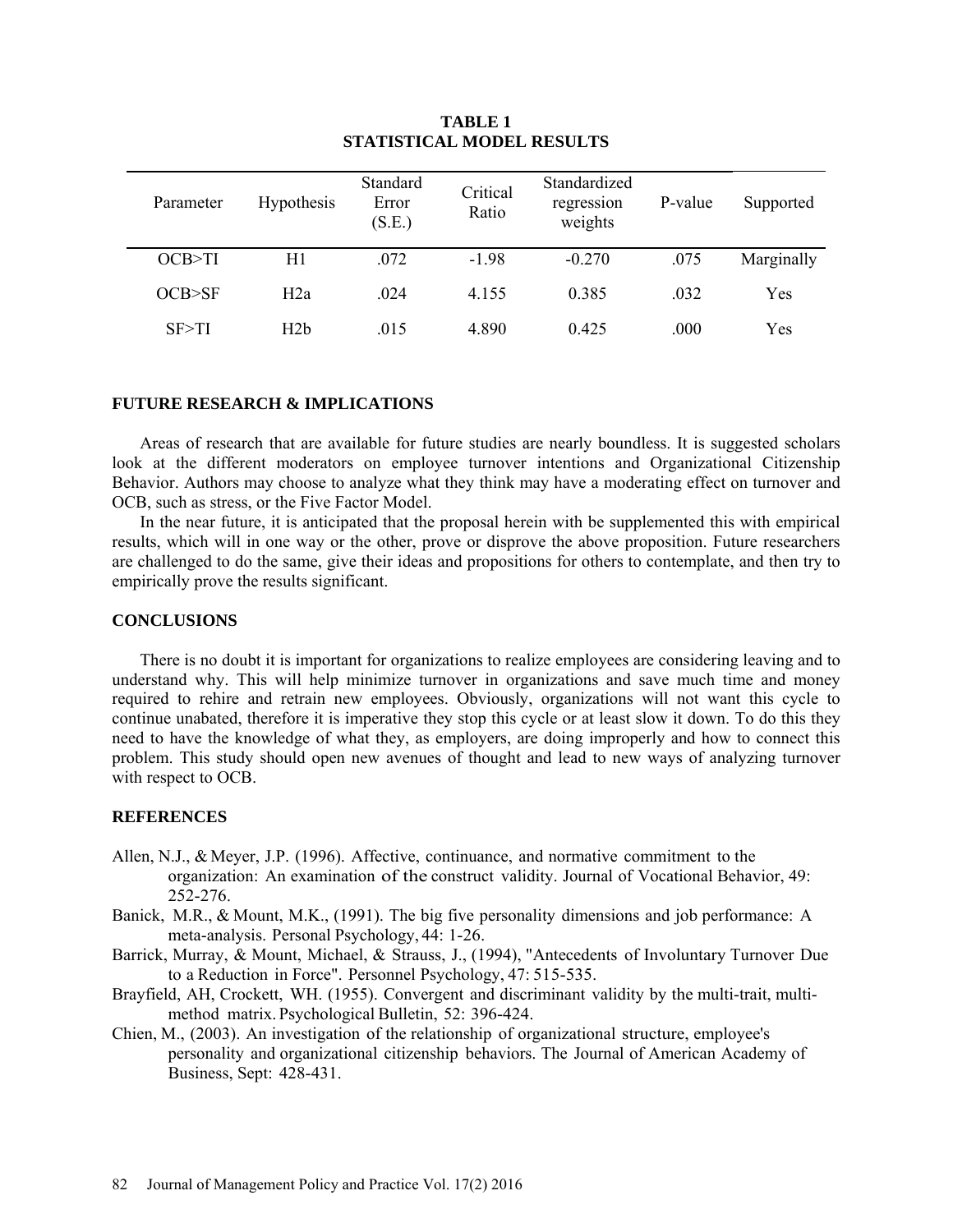- Connor, Patrick, & Worley, Charla. (1991). Managing Organizational Stress. Business Quarterly, 56, 1: 61-68.
- Conte, J., Jacobs, R., (2003). Validity evidence linking polychronicity and big five personality dimensions to absence, lateness, and supervisory performance ratings. Human Performance, 16,2: 107-129.
- Dalessio, A., Silverman, W.H., and Schuck, J.R., (1986). Paths to turnover: A re-analysis and review of existing data on the Mobley, Homer, and Hollingsworth turnover model. Human Relations, 39: 245-264.
- Dusek, G.A., Ruppel, C.P., Yurova, Y., and Clarke, R. (2014). The Role of Employee Service Orientation in Turnover in the U.S. Hotel Industry. Journal of Organizational Culture, Communication and Conflict, 18(2), 87-104.
- Gellatly, I.R. (1995). Individual and group determinants of employee absenteeism: Test of a causal model. Journal of Organizational Behavior, 16: 469-485. Gerhart B. (1990). Voluntary turnover and alternative job opportunities. Journal of Applied Psychology, 75: 467-476.
- Gould, Sam (1979), "An Equity-Exchange Model of Organizational Involvement", Academy of Management Review, 4, 1: 53-62.
- Grover, S., Crooker, K. (1995). Who appreciates family-responsive human resource policies: the relationship of work-family policies on the organizational attachment of parents and nonparents. Personnel Psychology, 48: 271-288.
- Hackett, R.D., Bycio, P., & Hausdorf, P.A. (1994). Further assessment of Meyer and Allen's (1991) model of organizational tenure. Journal of Business Research, 26: 31-47.
- Herzberg, F., Mausner, B., Peterson, R.O., Capwell, D.F. (1957). Job Attitudes: Review of research and opinion. Pittsburgh, PA: Psychological Services of Pittsburgh.
- Hom, P.W., & Griffeth, R.W., (1995). Employee turnover. Cincinnati, OH: South- Westem.
- Hunt, Steven. (2002). On the Virtues of Staying "Inside of the Box": Does Organizational Citizenship Behavior Detract from Performance in Taylorist Jobs? International Journal of Selection and Assessment, 10: 152- 159.
- Jeswald, T.A. (1974). The cost of absenteeism and turnover in a large organization. In: W.C. Hammer & F.L. Schmidt. (Eds.). Contemporary problems in personnel. Chicago: St. Claire Press, 352-357.
- Judge, T., Martocchio, J., & Thoreson, C., (1997). Five-factor model of personality and employee absence. Journal of Applied Psychology, 82, 5: 745-75.
- Kim, S., Price, J.L., Mueller, C.W., & Watson, T.W., (1996). The determinants of career intent among physicians at a U.S. air force hospital. Human Relations, 49: 947-975.
- Koslowswy, M., Sagie, A., Krausz, M. & Singer, A.D., (1997). Correlates of employee lateness: Some theoretical considerations. Journal of Applied Psychology, 82: 79-88.
- Koys, D.J. (2001). The effects of employee satisfaction, organizational citizenship behavior, and turnover on organizational effectiveness: A unit-level, longitudinal study. Personnel Psychology, 54(1), 101-114.
- Krausz, Moshe, Bizman, Aharon, & Weiss, Itzhak. (1989). Causal Attributions for Turnover & Supervisory and Non-Supervisory Personnel. Social Behavior and Personality, 17, 1: 93-102.
- Lambett, Eric, Hogan, Nancy, Barton, Shannon (2001). The impact of job satisfaction on turnover intent: a test of structural measurement model using a national sample of workers. The Social Science Journal, 38: 233-250.
- Lee, Thomas W., and Steven D. Maurer (1997), "The Retention of Knowledge Workers with the Unfolding Model of Voluntary Turnover," Human Resource Management Review, 7, 3: 247- 75.
- Lounsbury, J., Hoopes, L. (1986). A vacation from work: changes in work and nonwork outcomes. Journal of Applied Psychology, 71, 3: 395-401.
- March, J.G., Simon, H.A. (1958). Organizations. New York: Wiley.
- Mathieu, J.E., & Zajac, D.M. (1990). A review and meta-analysis of the antecedents, correlates, and consequences of organizational commitment. Psychological Bulletin, 108: 171-194.